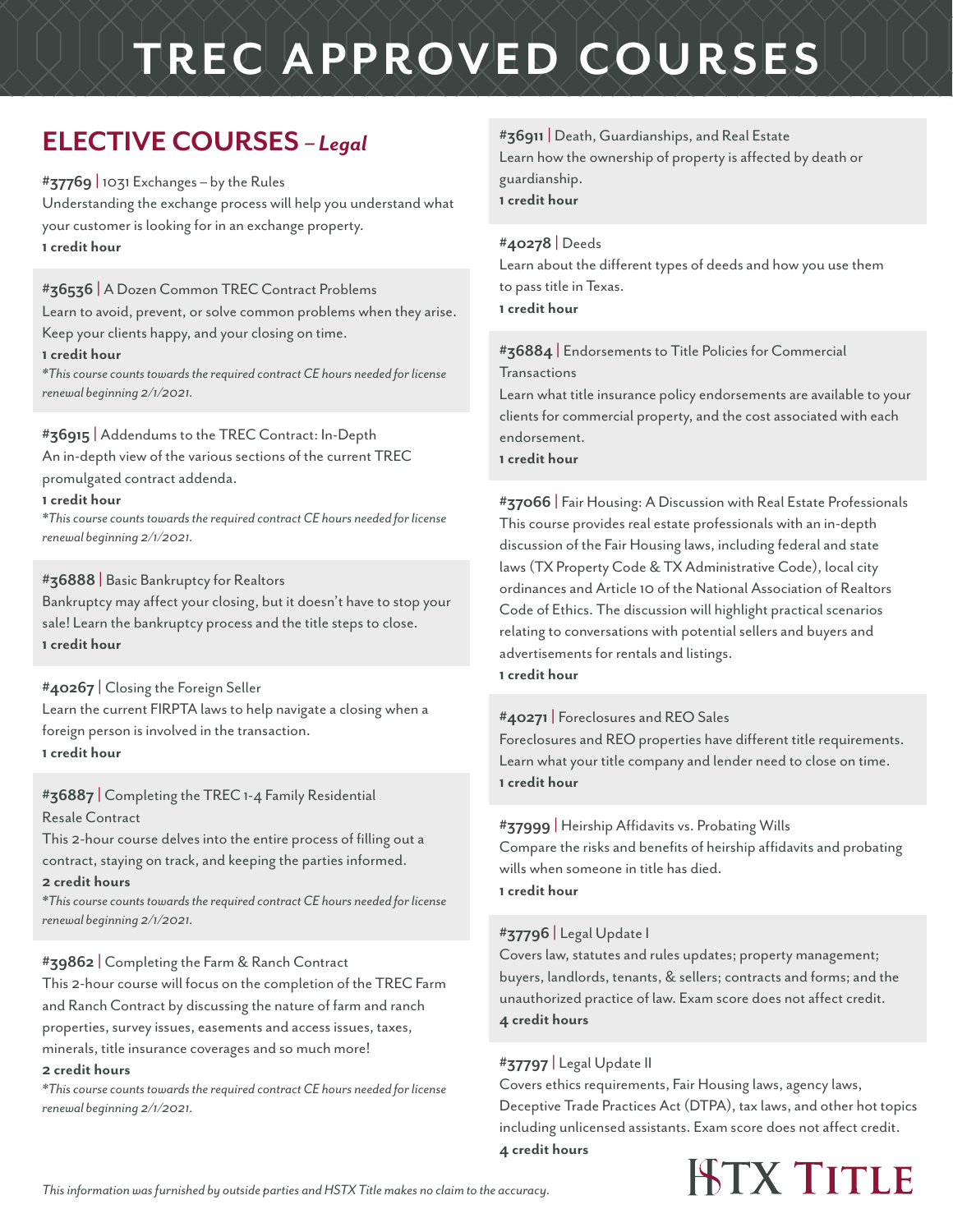### **ELECTIVE COURSES** *– Legal*

Loan Policy and Title Endorsements for Lenders For this lender specific course, we will discuss Loan Policy T-2 coverage and the role of lender title endorsements and how they can give lenders added coverage to their loan policy. **No credit available**

#### **#36535** | Marital Property Rights

Learn when a spouse is required to sign closing docs and how to sell a property after divorce. **1 credit hour**

#### **#38707** | New & Notable TREC Form Changes

This course covers recent TREC contract and addenda changes that affect you and your clients.

#### **1 credit hour**

*\*This course counts towards the required contract CE hours needed for license renewal beginning 2/1/2021.*

**#36885** | Oil and Gas: What the Texas Realtor Needs to Know Oil and Gas is a large industry in Texas! Learn the common terms and get familiar with the title processes so that your client has a smooth closing.

**1 credit hour**

**#37997** | Power of Attorney - 2017 Amended Statutory Form Learn about the changes to the Texas Power of Attorney and how these changes may affect your clients. **1 credit hour**

#### **#39295** | Surveys: More Than a Picture

Should your clients use the old survey? What does this Area & Boundary deletion actually do? Learn the answers to these questions and so much more! **1 credit hour**

#### **#36886** | TAR Commercial Contracts: In-Depth Analysis

An in-depth review of the TAR Commercial contract. Learn how to prepare commercial contracts and how to advise clients as to their obligations so the sale successfully closes.

#### **2 credit hours**

*\*This course counts towards the required contract CE hours needed for license renewal beginning 2/1/2021.*

#### **#38134** | Texas Business Entities: Closing the Right Way From Sole Proprietors to Corporations, learn the rules governing business entities in Texas so you close the right way. **1 credit hour**

#### **#39437** | Title Commitments – A to D

Learn the parts of a title commitment, the nature of exceptions, and how your residential transactions could be affected. **1 credit hour**

#### **#36908** | Title Insurance Commitments for Commercial Transactions

Learn the critical parts of title commitments for commercial transactions to ensure you and your client meet critical deadlines for a successful closing. **1 credit hour**

**#36916** | Title Policies for Commercial Transactions Learn what title insurance policies cover as well as alternatives to these policies and their costs.

**1 credit hour**

#### **#36537** | Transfer on Death vs. Life Estate Deeds

Texas now has a Transfer on Death deed. Learn more about it and how it is compares to Life Estate Deeds for your clients and your closings.

**1 credit hour**

#### **#36883** | Trusts

Learn more about Trusts including who can sell, how property transfers into or out of a Trust, and the common terms. **1 credit hour**

#### **#40191** | Unique Utilities for Realtors

*Things You Should Know About MUD's, SUD's, PID's and Others* When buying or selling real property outside of urban cores, Texas has a dizzying array of entities that may provide utility services. In this class, Realtors will learn the different types of utility entities, which ones serve a particular property, the requirements and disclosures of selling property in certain utility entity jurisdictions and so much more!

**1 credit hour**

#### **#36533** | What Is Title Insurance?

What is the role of the title agent in your transaction and what does a title policy actually insure? **1 credit hour**

# **HTX TITLE**

*This information was furnished by outside parties and HSTX Title makes no claim to the accuracy.*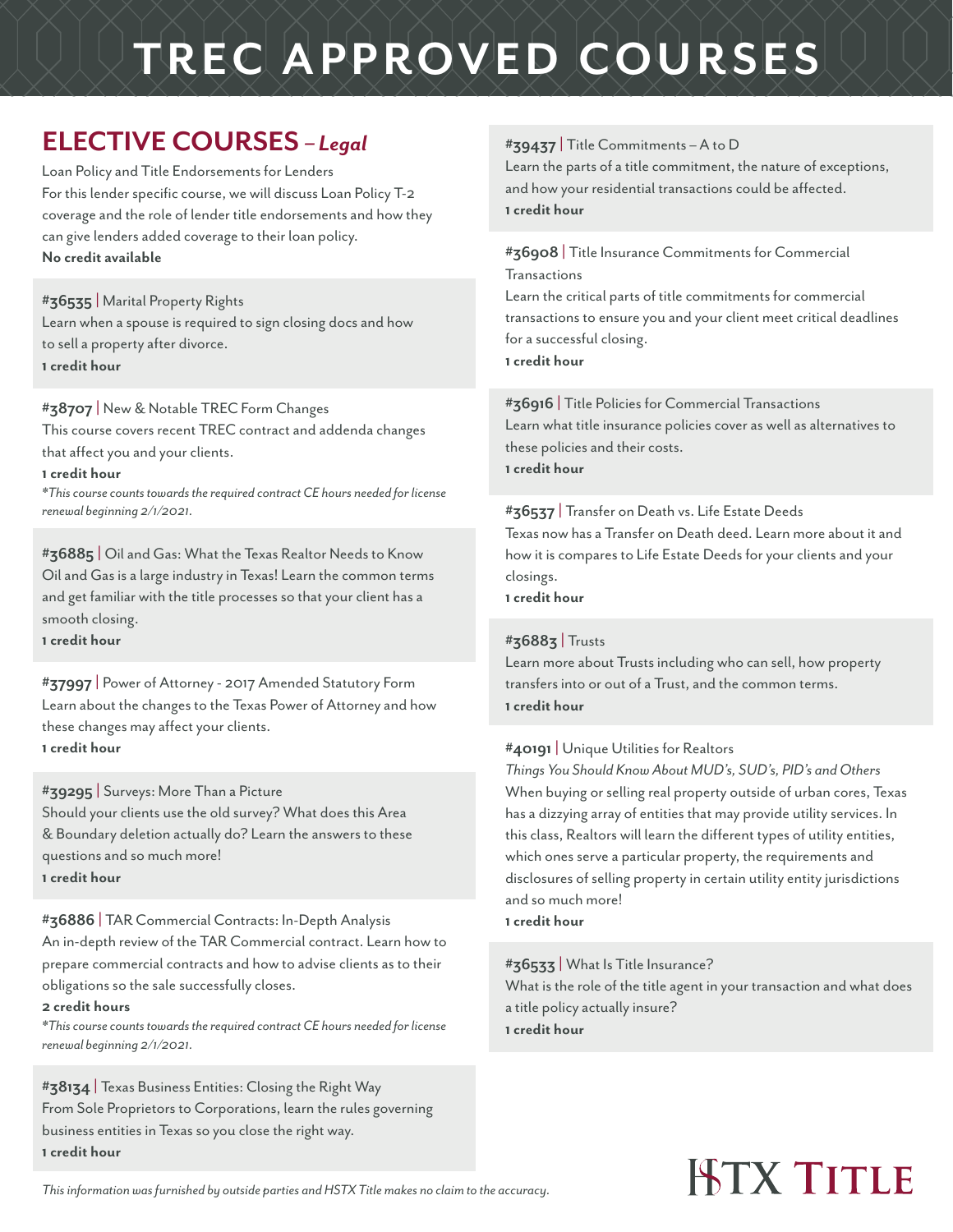### **ELECTIVE COURSES** *– Marketing*

#### **# 36896** | Closed the Deal: Now What?

Studies have shown that many buyers and sellers would use their Realtor again and/or recommend their Realtor to others; but when the time comes, very few actually do. Why? The client/Realtor relationship slowly faded over the years due to lack of follow up. In this class, we will teach Realtors how to effectively maintain client relationships after the transaction closes to ensure repeat business and future referrals.

**1 credit hour**

**#39434** | Create, Post, Engage! – Getting the Most out of Social Media

The goal of social media is to build relationships with friends, family and customers; but with ever changing algorithms and constant platform updates, it's easy to get behind the curve and feel overwhelmed. In this class, we will discuss the overall goal of social media, explain newsfeed algorithms and ranking signals, share content ideas that will result in a higher Reach, discuss the best times to post, and end with things to avoid. **1 credit hour**

#### **#37068** | Create with Canva

Canva is a graphic design program that allows users to create beautiful designs in a matter of minutes! Grab your laptop and join us for an introductory workshop where you will learn step-by-step how to create captivating social media posts, real estate flyers, newsletters and so much more.

**1 credit hour**

#### **#37389** | Creating a Strong Online Presence

The key to a successful real estate business is having a strong online presence. In this class, we will give you tips on how to effectively create a trusted online presence through websites, Google My Business, social media, online reviews and so much more. **1 credit hour**

#### **#36224** | Don't Hesitate – Lead Generate!

seasoned real estate professionals, but are you generating and converting leads the best way possible? In this 2-hour class, we will discuss how to get leads different online avenues such as blogging, social media, and Facebook advertising. Lastly, we will discuss how to convert those leads into customers with many different follow up tools and scripts that will help close the sale. **2 credit hours**

**#39293** | Elevator Speech: 8 Seconds to a First Impression Learn tips for creating the best first impression when marketing your business to new clients and co-workers. **1 credit hour**

**#40288** | Facebook 101 Workshop – Setting up for Success Do you need to build a professional Facebook presence but don't know where to get started? In this beginner class, we will discuss the importance of Facebook and the differences between a personal profile and a business page. Next, we will walk through detailed steps on how to create a Facebook business page. Lastly, we will teach you how to effectively post and utilize your page every day. **1 credit hour**

**#40283** | Facebook Marketing – Content Strategy and Page Exposure Facebook is the number one social media platform in the world, but are you using it properly for your business? In this class, we will discuss the best ways to utilize Facebook to connect and engage with your audience. **1 credit hour**

#### **#38000** | Hashtag Strategy for Social Media

Hashtags have grown into a social media necessity that can boost your post engagement tremendously, but are you using them correctly? In this class, you will understand the importance of hashtags, the proper way to use them for your brand, where to place hashtags and how many you need to use on each social media platform. **1 credit hour**

**#39435** | Instagram Marketing: Concepts to Increase Exposure Want to take Instagram to the next level? In this class, we will discuss the advantages of a business profile, content to post, the importance of hashtags and captions, and end with tips and tricks that will help increase followers and post engagement. **1 credit hour** 

**#38130** | Instagram Stories: How to Use Them to Build Your Brand A great way to increase engagement with your followers is through Instagram Stories; but do you know what they are or how they work? In this class, we will create an Instagram Story from start to finish, demonstrate how to share a post in a Story, how to save a Story to a Highlight and so much more! **1 credit hour** 

## **ISTX TITLE**